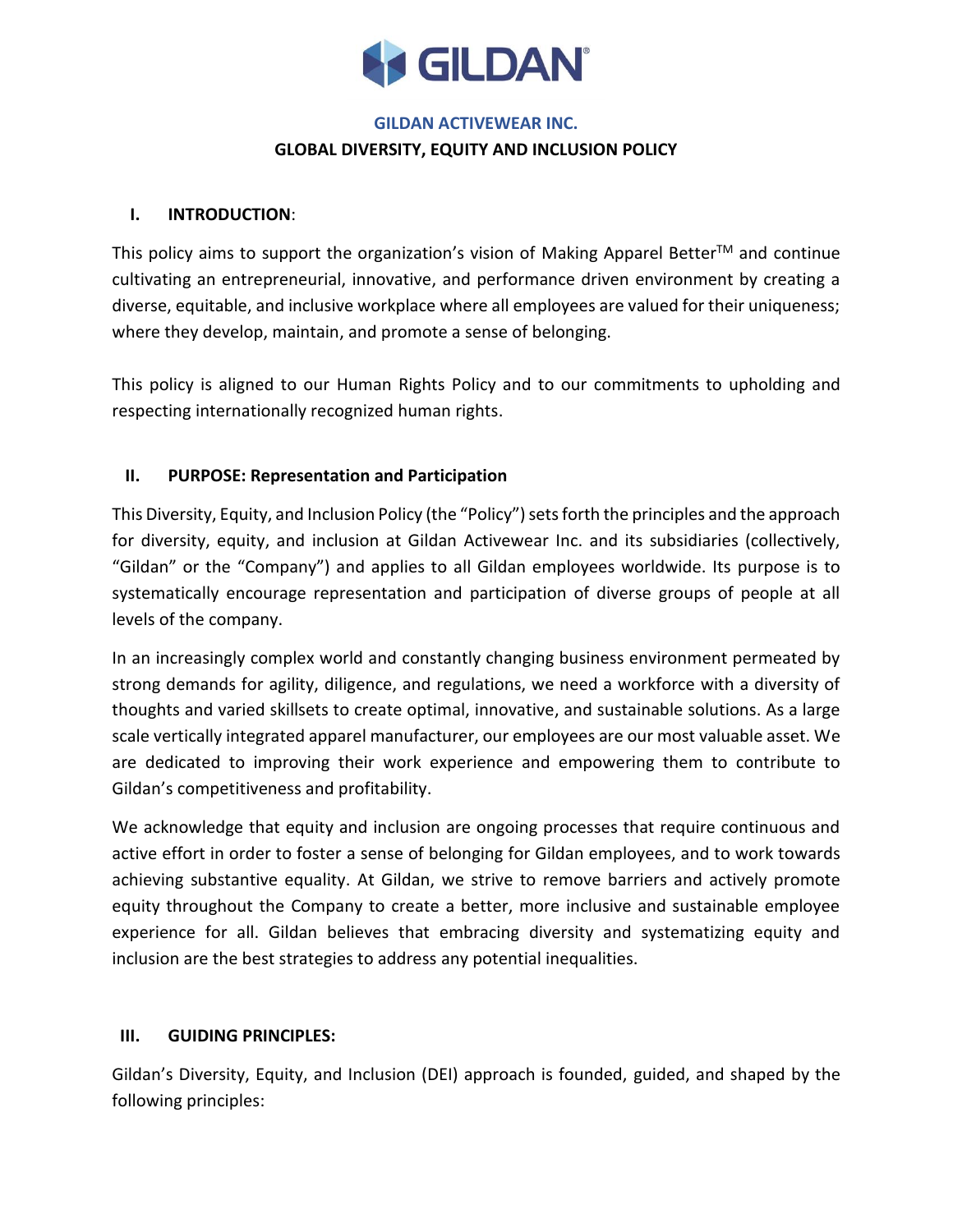

*Accountability*: the ownership and acceptance of responsibility for equitable and inclusive behaviours throughout all levels of the organization.

*Transparency*: ensuring that information regarding DEI is shared truthfully within and outside the organization.

*Data-driven decisions*: the collection and analysis of DEI metrics in order to generate genuine insights and drive decision-making.

*Objectivity*: actions and decisions are guided by equitable and impartial processes, free from bias or favoritism.

# **IV. KEY DEFENITIONS**

# *"Diversity is a fact. Equity is a choice. Inclusion is an action. Belonging is an outcome" - Arthur Chan, Diversity, Equity, & Inclusion Strategist*

*Diversity* is a fact; it is the presence of difference within a giving setting. In the context of this policy, the setting refers to Gildan and the differences refer to the variety of identity factors that make up Gildan's workforce (gender, skin color, ethnicity, ancestry, culture, sexual orientation, gender identity and gender expression, religious affiliations, age, disability, social status, family status, pregnancy, and more). It is important to note that a person is not diverse; they are unique and bring diversity to a group.

*Equity* is an organizational choice to ensure fair treatment, access, opportunity, and advancement for all employees. Equity recognizes that we do not all start from the same place; in many instances people belonging to different identity groups can access advantages, or face barriers, which can impact their professional development. An organization can chose to act equitably by addressing potential inequalities and their impact.

*Inclusion* is the action of creating environments and structures via procedures and policies in which any individual or group feels respected, supported, valued, and empowered to fully participate.

By embracing diversity, choosing to be equitable, and acting inclusively we create a favorable environment and a sense of belonging for all of Gildan's employees.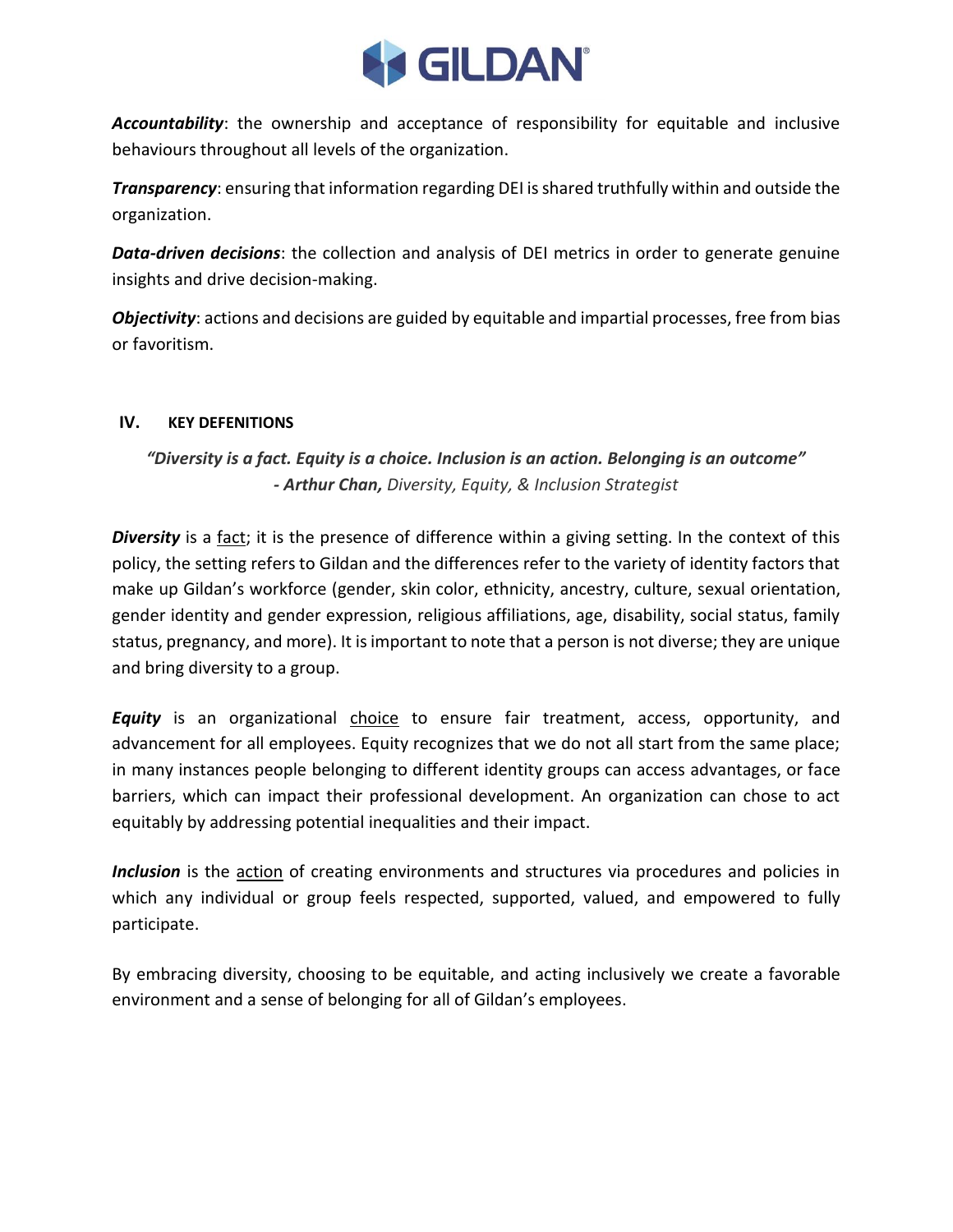

# **V. OUR APPROACH**

Diversity, Equity, and Inclusion are vital to creating and maintaining a successful and inclusive workplace. Therefore, in order to achieve its ultimate outcome of improving DEI at Gildan, the Company is committing to three strategic objectives, each driven by specific outcomes.

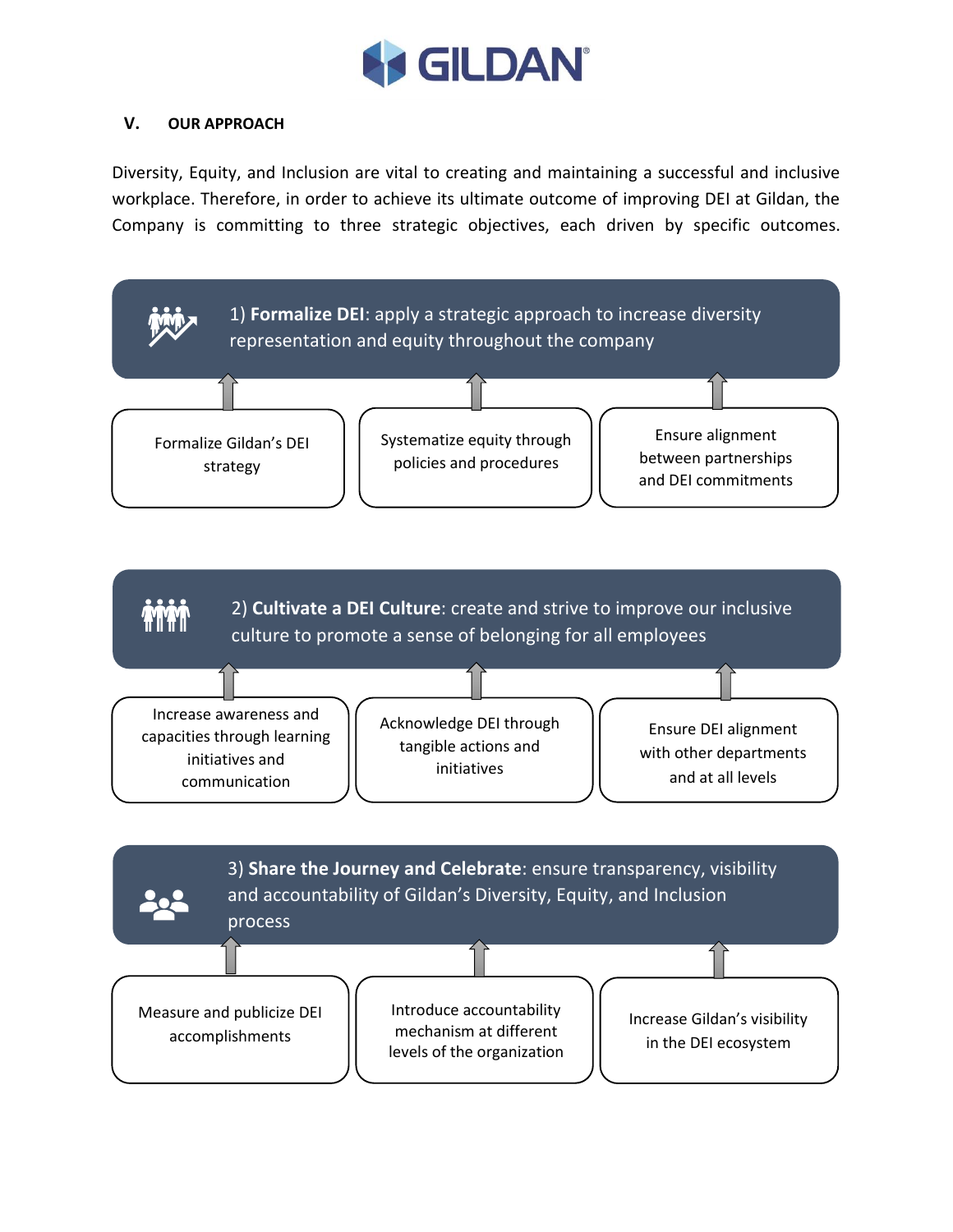

#### **VI. LEADERSHIP EXPECTATIONS**

Lead with Respect: Gildan is committed to ensuring that its current and future leaders adopt inclusive and empathetic leadership behaviours. This means having the ability to lead diverse groups of people while demonstrating understanding and respect for each person's unique characteristics without bias. Inclusive and empathetic leaders authentically advocate, commit, and create conditions for diversity, equity, and inclusion. Additionally, leaders at all level are expected to:

- 1) Participate in one Gildan training or activity related to DEI annually
- 2) Continue developing and evaluating inclusive and empathetic behaviour as part of the annual performance process.
- 3) Recognize behaviours that may lead to inequities and collaborate with various teams to resolve these.

### **VII. RESPONSIBILITY AND ACCOUNTABILITY**

Gildan's commitment to DEI is ensured at several levels:

| Governance                                                                                                                                                                                                                                               | <b>Practice &amp; Application</b>                                                                                                                                                                                                                                      |
|----------------------------------------------------------------------------------------------------------------------------------------------------------------------------------------------------------------------------------------------------------|------------------------------------------------------------------------------------------------------------------------------------------------------------------------------------------------------------------------------------------------------------------------|
| $\triangleright$ Executive Vice President, Chief Human<br><b>Resources Officer &amp; Legal affairs serving</b><br>as the owner, supported by the Global<br>organizational development team.<br>$\triangleright$ Presidents and Executive Vice Presidents | $\triangleright$ Human resources teams throughout<br>Gildan's locations are there to:<br>Provide expertise;<br>Ensure compliance and adherence<br>to workplace policies relating to the<br>equal treatment of employees;                                               |
| overseeing various steering committees.<br><b>ESG Human capital management</b><br>➤<br>working group supporting the strategy<br>and targets related to human rights,<br>ethical labour and DEI.                                                          | Drive equitable and inclusive<br>behaviours and develop policies<br>that foster and reflect the diverse<br>groups of people living in the<br>countries in which we operate.<br>Ensure that equity and inclusion are<br>respected throughout the employee<br>experience |
|                                                                                                                                                                                                                                                          | $\triangleright$ Leaders at all levels are responsible for<br>creating and ensuring an equitable and<br>inclusive environment for their staff.                                                                                                                         |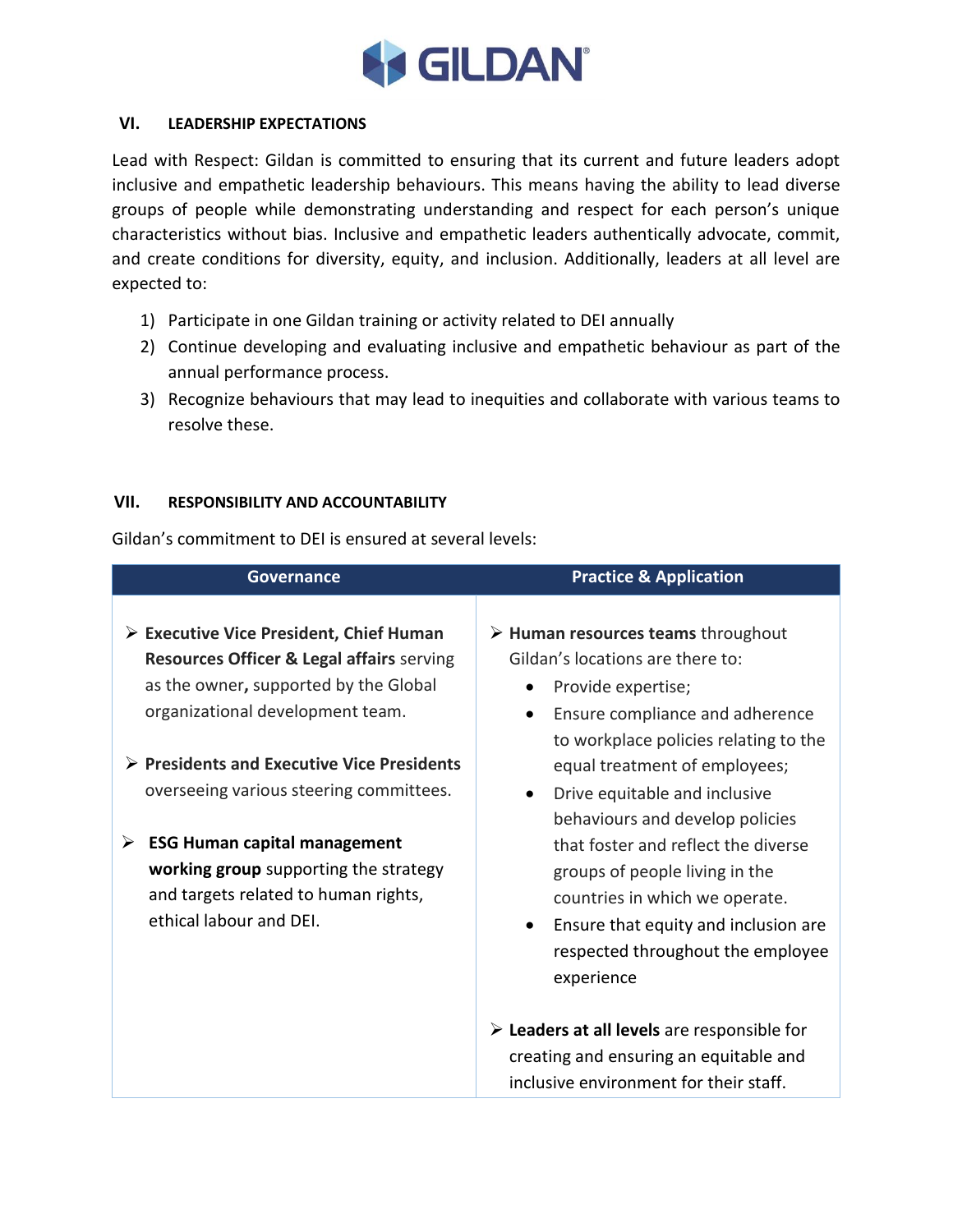

#### **VIII. EMPLOYEE RESPONSIBILITIES**

It is the responsibility of all employees to do the following:

- $\triangleright$  Comply with the principles and approach set out in this policy;
- $\triangleright$  Always treat others with dignity and respect;
- $\triangleright$  Embed DEI principles in their decision-making and within program and process design.
- ➢ Exhibit behaviour that reflects Gildan's values during work, at work functions, and at all other company-sponsored and participative events.
- $\triangleright$  Notify your immediate supervisor or your local human resources lead if you have witnessed behaviour that can be interpreted as abusive or discriminatory.

Any employee found to have exhibited any inappropriate conduct or behaviour against others may be subject to disciplinary action up to and including termination of employment.

# **IX. REPORTING DISCRIMINATORY BEHAVIOUR**

Employees have the right to work without discrimination of any kind. Employees who believe they have been subjected to any kind of discrimination or behaviour that conflicts with the current policy should do the following:

- ➢ *Ask for the behaviour to stop or the decision to be reconsidered* Wherever possible and if they feel comfortable doing so, employees should advise directly the person acting in a discriminatory or offending way of their wrongdoing in order to allow them to correct the situation, review their decision or stop the behaviour without further delay.
- ➢ *Notify your supervisor, manager, or the local human resources lead* This is essential so that Gildan may intervene and have the situation corrected.

# *Refer to existing policies:*

- ➢ Refer to the **Global Anti-Harassment, Anti-Discrimination, and Anti-Violence Policy** if you feel that you have been the victim of unfair behaviour or discriminated against based on categories protected by applicable local laws.
- ➢ *Refer to the Code of Ethics -* follow company procedures identified in the Code of Ethics, the section called *How to Get Help and Raise Issues* (page 3) to report questionable or discriminatory behaviours.